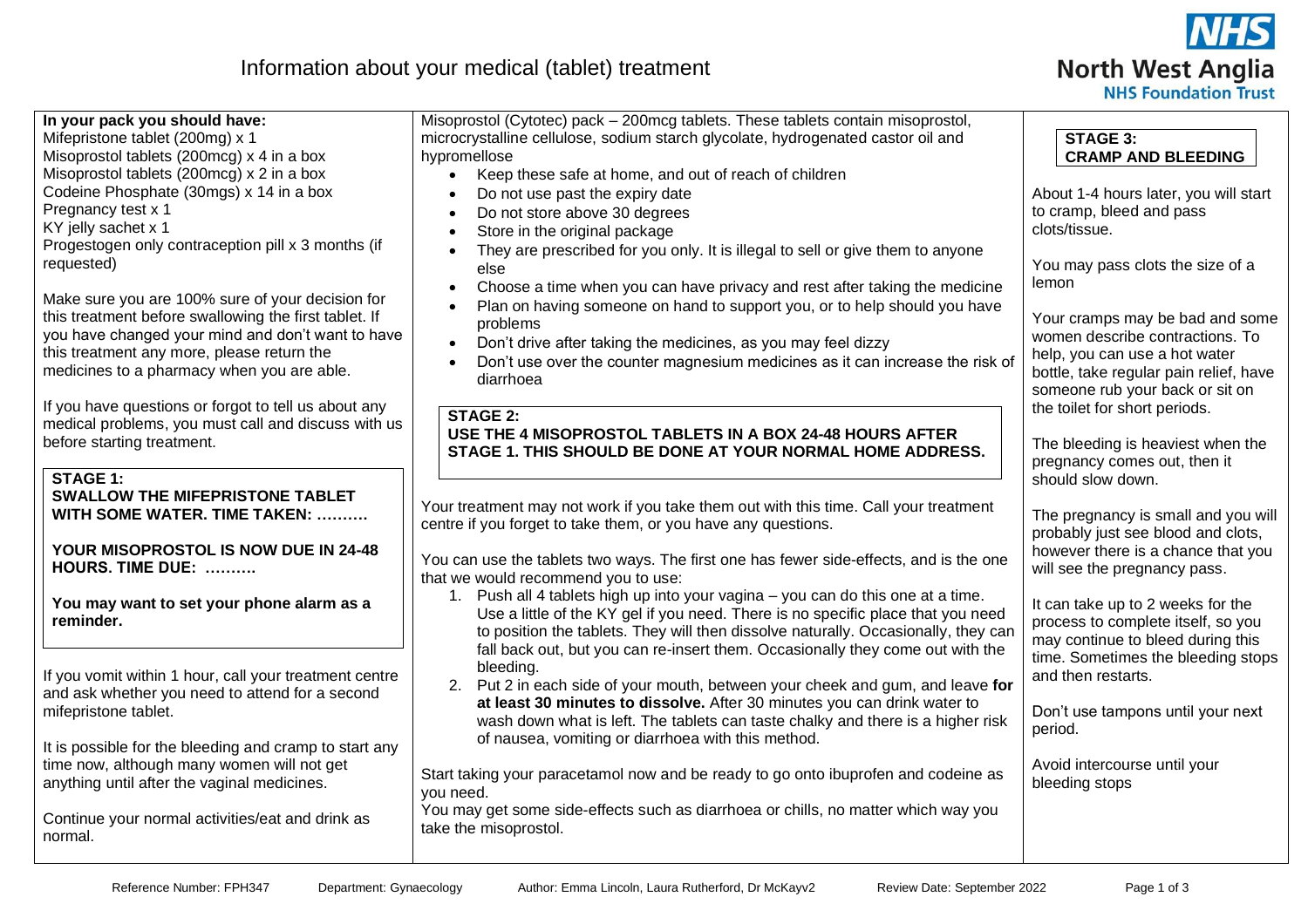

| <b>STAGE 4:</b>                                                                                                                                                                                                                             | <b>STAGE 5:</b>                                                                                                                                                                                                                        |
|---------------------------------------------------------------------------------------------------------------------------------------------------------------------------------------------------------------------------------------------|----------------------------------------------------------------------------------------------------------------------------------------------------------------------------------------------------------------------------------------|
| IF AFTER 3 HOURS THE BLEEDING HAS BEEN                                                                                                                                                                                                      | SPEAK TO THE NURSE THE FOLLOWING DAY TO DISCUSS YOUR SYMPTOMS AND ENSURE NO                                                                                                                                                            |
| <b>MINIMAL ONLY</b>                                                                                                                                                                                                                         | <b>CHANGE REQUIRED TO TREATMENT PLAN</b>                                                                                                                                                                                               |
| Take the second box of misoprostol x 2 tablets                                                                                                                                                                                              | <b>STAGE 6:</b>                                                                                                                                                                                                                        |
| Put 1 in each side of your mouth, between your cheek                                                                                                                                                                                        | Repeat a pregnancy test in 3 weeks and call the unit if it is positive                                                                                                                                                                 |
| and gum, and leave for at least 30 minutes to                                                                                                                                                                                               |                                                                                                                                                                                                                                        |
| dissolve. After 30 minutes you can drink water to                                                                                                                                                                                           | Don't wait if you have concerns about any symptoms - see box below                                                                                                                                                                     |
| wash down what is left. The tablets can taste chalky.                                                                                                                                                                                       | When test negative, contact us regarding contraceptive coil fitting                                                                                                                                                                    |
| <b>PLEASE CALL US IF YOU:</b><br>Have less bleeding than a normal period or have less than 4 days of bleeding<br>Still have pregnancy symptoms at the end of one week<br>Are concerned that the pregnancy has not passed with the treatment | Don't get your next period 4-6 weeks after treatment (some contraception may delay or stop your period)                                                                                                                                |
| <b>PLEASE SEEK URGENT ATTENTION IF YOU:</b><br>Soak 2 big sanitary pads an hour, for 2 hours<br>Have pain that is not getting better with regular pain relief<br>Feel your bleeding is very smelly                                          | Have itchiness, swelling of hand, neck or face, or problems breathing following any of the medications<br>Have a temperature/fever of 38 degrees or higher; diarrhoea, vomiting or weakness more than 24 hours after stage 2 medicines |

| <b>Contact Details:</b>                           | The Emergency Gynaecology Assessment Unit (EGAU), Women's Health |
|---------------------------------------------------|------------------------------------------------------------------|
| The Early Pregnancy Unit (EPU), Treatment Centre, | Outpatients, Bretton Gate,                                       |
| Hinchingbrooke Hospital,                          | Peterborough (City Hospital),                                    |
| Huntingdon, PE29 6NT                              | PE3 9GZ                                                          |
|                                                   | Open: Weekdays 0800-1800                                         |
| Opening days may vary                             | Weekend and bank holidays 0800-1200                              |

Central triage line for EPU and EGAU: 01733 673758 (voicemail will cut in when the line is engaged – please leave a message for a call back. **[www.womenshealthpeterborough.co.uk](http://www.womenshealthpeterborough.co.uk/)**

For emergencies only, out of these hours, please attend the Emergency Department

#### **Risks of the treatment:**

Reference number: FPH347 Directorate: Family and Integrated Support Services Department: Gynaecology Author: Emma Lincoln, Laura Rutherford, Dr McKay Review date: September 2022 Page 2 of 3